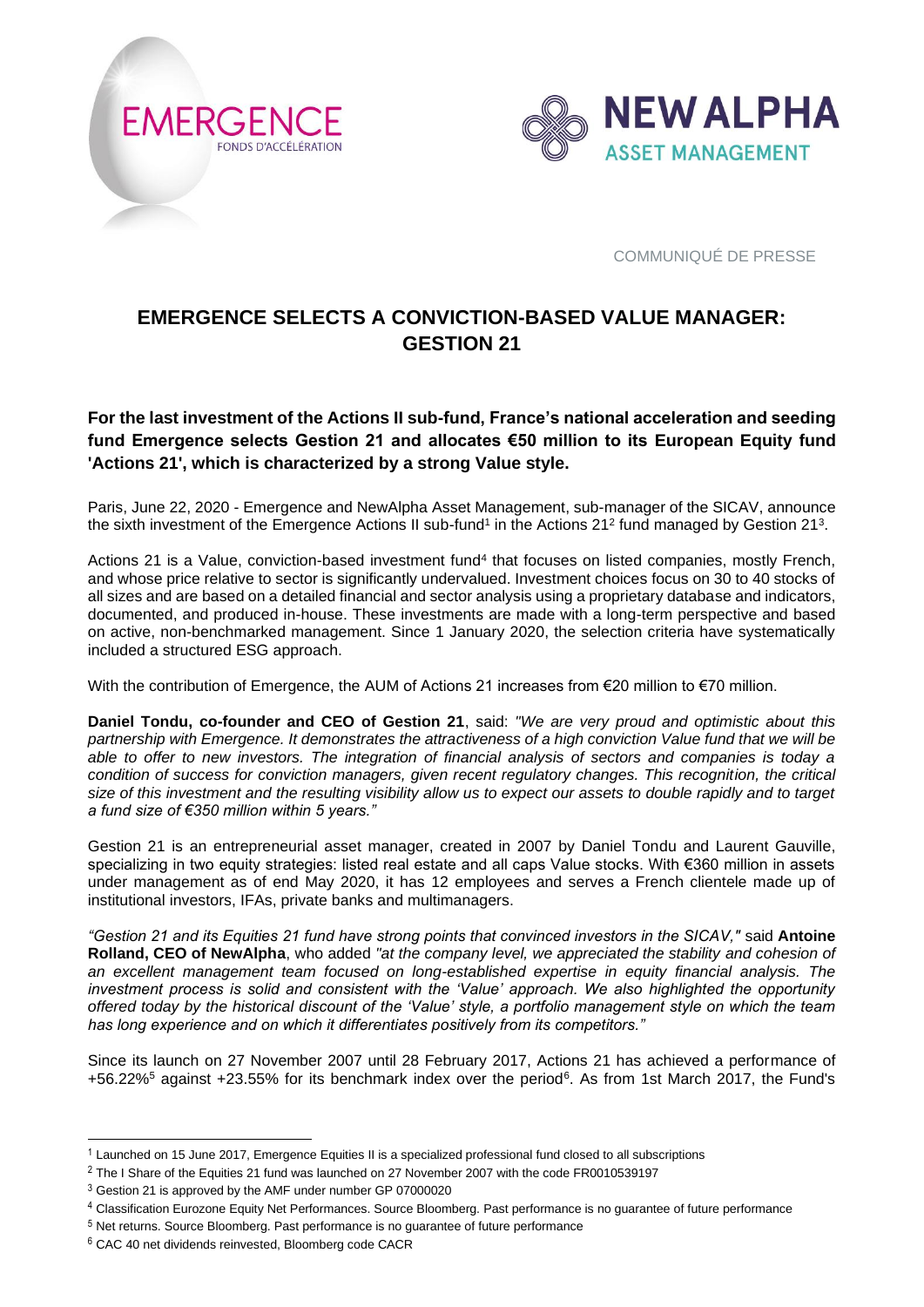



benchmark index is the CAC All Tradable net dividends reinvested  $7\,$ <sup>8</sup>, and until 29 May 2020, the Fund's performance stands at -26.83%, compared with +3.03% for the index.

Actions 21 is a Value style fund that can also be compared to the Value indices commonly observed by institutional investors: since its launch, the fund has achieved +14.30% compared to -20.18% for the MSCI EMU Value Net Return<sup>9</sup> and -6.12% for the MSCI Europe Value Total Return<sup>10</sup>.

**Laurent Deborde, President of Emergence says** *"By selecting Actions 21, Emergence underlines the interest of its investor base for an investment approach that is attentive to the valuation of securities through an in-depth financial analysis of companies. These strategies may experience short-term performance jolts but are consistent with the long-term horizon of institutional investors.''*

Gestion 21 is the twenty-first acceleration partnership concluded in eight years by Emergence through its three sub-funds, Actions I, Actions II and Performance Absolue. The managers selected and now partners of Emergence have seen their assets under management double on average in the three years since the SICAV's investment. Today, they manage nearly 11 billion euros, of which nearly 30% comes from international investors.

As with previous investments made with French entrepreneurial asset management companies, the partnership between Emergence and Gestion 21 provides institutional investors in the Emergence SICAV with the potential performance of the selected fund, in addition to participation in its development via a revenuesharing mechanism.

Emergence contributes to strengthening the reputation in France and internationally of accelerated entrepreneurial managers and to increasing the attractiveness of the Paris financial centre in the European competition for business location.

**The figures quoted relate to past years and past performance is not a reliable indicator of future performance.**

**The main risks associated with the UCITS Actions 21 are: risk of capital loss, equity market risk and liquidity risk.**

### *ABOUT EMERGENCE*

*SICAV Emergence is the first incubation and acceleration fund in the Paris financial market. Its objective is to accelerate the most promising and innovative young entrepreneurial asset management companies, based in France or coming to set up in France, and to entrust them with capital to manage (seed money) essential to their growth and international development. Emergence invests for at least 4 years in one of their funds, selected to help them pass the €100 million mark in assets under management and to ease institutional and regulatory constraints.* 

*Since its creation in early 2012, nearly €800 million have been invested by SICAV Emergence and made available to 18*  investment management companies to accelerate 20 funds through its three sub-funds, with NewAlpha Asset Management *as investment manager: Performance Absolue (€250 million), Actions I (€200 million), Actions II (€320 million).*

<sup>9</sup> Bloomberg code M7EMOOV

<sup>7</sup> CAC All Tradable net dividends reinvested, Bloomberg code SBF250NT

<sup>8</sup> The annual performances are +19.61% in 2015, +15.31% in 2016, +18.21% in 2017, -26.49% in 2018, +22.62% in 2019 and -30.76% in 2020 as at 29/05/2020. This performance compares with +7.67%, +13.35%, -10.03%, +27.84% and -20.44% respectively for the CAC All Tradable net dividends reinvested. Source Gestion 21 as at 29/05/2020

<sup>10</sup> Bloomberg code MSVEUNTR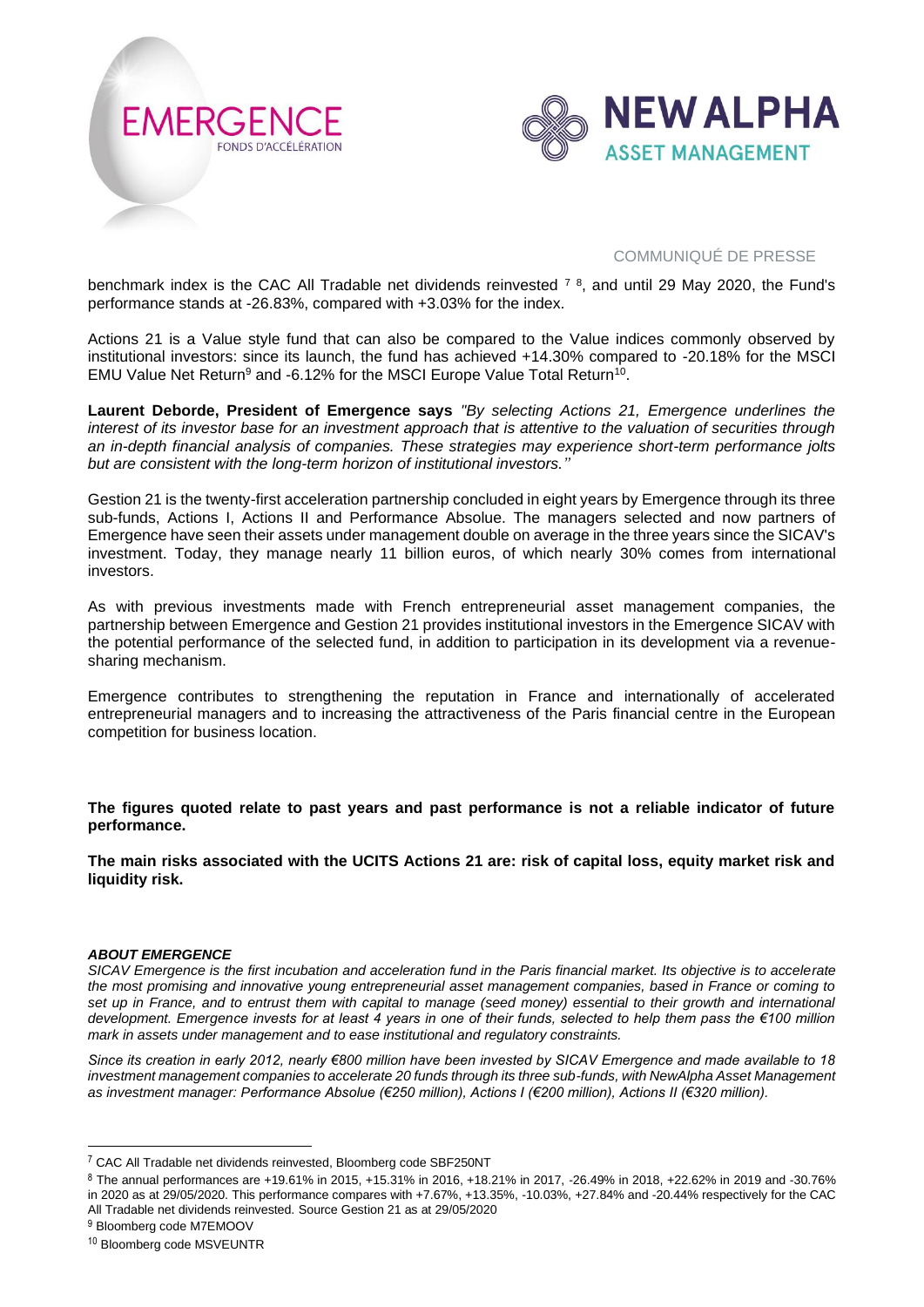



*Emergence brings together 15 major institutional investors who act together as true acceleration partners of these highpotential entrepreneurial asset management companies. (EDF, Caisse des Dépôts, Aviva, Cardif, Macif, CNP Assurances, UMR, Neuflize Vie, Groupe des Assurances du Crédit Mutuel, Maif, AG2R La Mondiale, Malakoff Mederic-Humanis, Prepar-Vie Assurance, Orano, Matmut).*

*With the launch of Emergence, the French asset management industry, leader in Europe in terms of assets under management (€4,185 billion at the end of 2019), and recognized for its expertise, capacity for innovation and entrepreneurial dynamism, has adopted an innovative model for associating institutional investors with a fund that will enhance the attractiveness of the Paris financial centre in the European competition for the location of asset management activities.*

#### *À PROPOS DE NEWALPHA ASSET MANAGEMENT*

*NewAlpha Asset Management is an asset manager specializing in identifying, investing and supporting high-growth companies, mainly in the financial services sector.*

*NewAlpha offers its French and international institutional investor clients investment solutions in three areas: European Equity, Absolute Return Strategies and Private Equity.*

*In its first two business lines, NewAlpha has been analyzing, selecting and supporting innovative investment funds worldwide for the past 10 years. NewAlpha has entered into 90 strategic partnerships and invested more than €2 billion with French and international asset management companies. Since 2012, NewAlpha has been the sub-manager of SICAV Emergence, the first fund dedicated to accelerating the development of French entrepreneurial asset management companies.*

*Since 2016, NewAlpha has been developing a Private Equity activity in Venture Capital and Growth Equity. Within this third business line, NewAlpha sources, analyzes and invests in capital in fast-growing companies characterized by major technological changes: Fintech, Proptech, Healthcare, TMT...*

*NewAlpha manages and advises €2.2 billion as of 30 April 2020.*

*A subsidiary of La Française, NewAlpha Asset Management is subject to the regulations of the Autorité des Marchés Financiers (AMF). La Française is controlled by the Caisse Fédérale du CMNE and is one of the CMNE group's three business lines, Asset Management, alongside Banking and Insurance.*

#### **Disclaimer**

This press release is intended solely for professional investors within the meaning of MiFID in France.

Published jointly by New Alpha Asset Management, whose registered office is located at 128, boulevard Raspail, 75006 Paris, France and SICAV Emergence, whose registered office is located at 28 place de la Bourse, 75002 Paris, France. The information contained in this press release does not constitute an offer or solicitation to invest, nor does it constitute investment advice or a recommendation on specific investments.

The portfolio management company New Alpha Asset Management received AMF approval under no. GP05000001 on 20 January 2005.

References to past rankings and awards do not prejudge future rankings or awards. Depending on the editing date, the information presented may differ from the updated data.

The portfolio management company Gestion 21 received AMF approval under no. GP 07000020 on 31 July 2007. The Equities 21 fund is a UCITS approved by the AMF on 9 November 2007.

Source: Gestion 21

Legal documents can be obtained from the following websites: www.amf-france.org www.gestion-21.fr